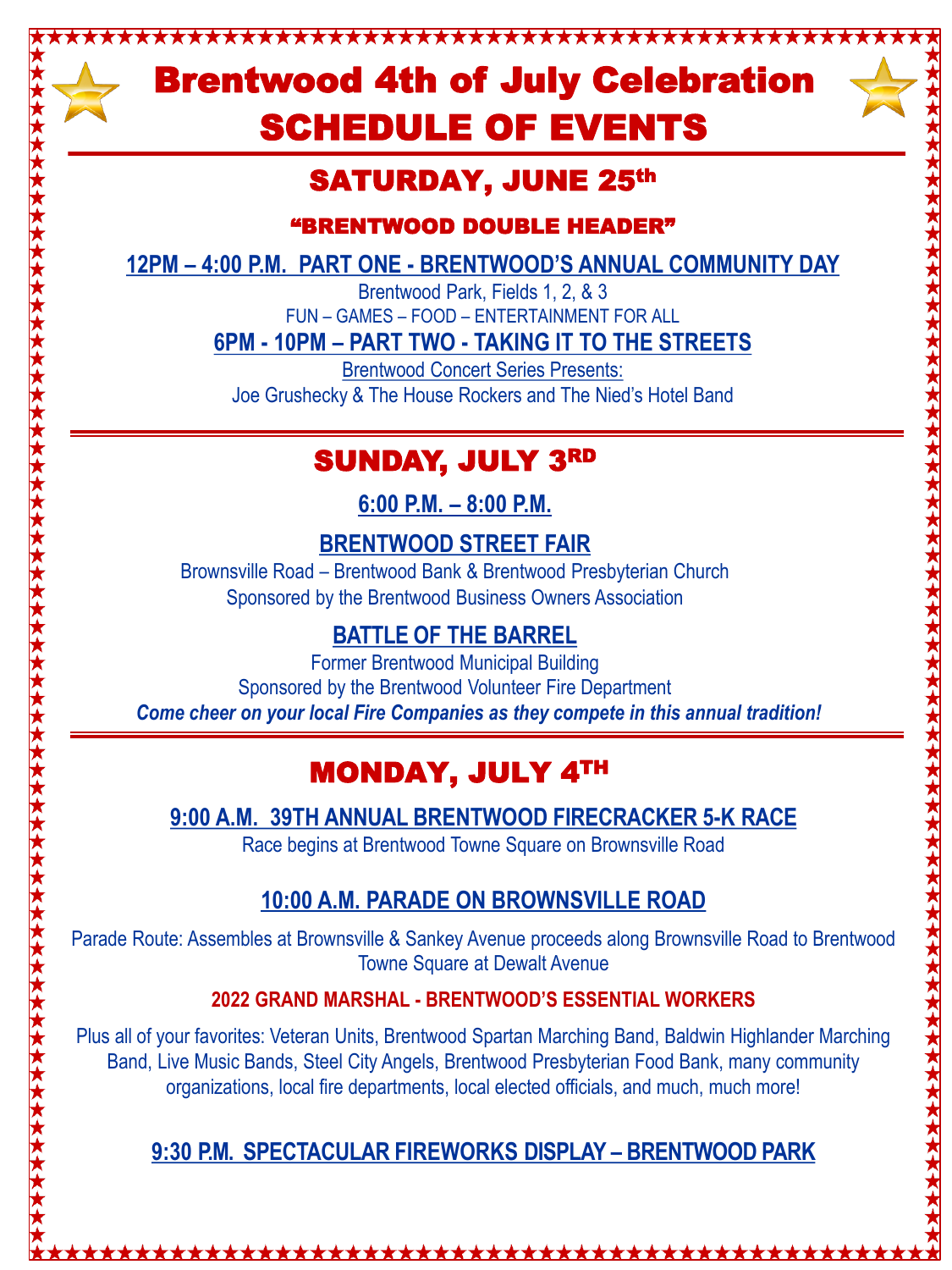

## BRENTWOOD 4TH OF JULY COMMITTEE



3501 Brownsville Road • Brentwood, PA 15227

Dear Neighbor,

### **BRENTWOOD ANNUAL 4TH OF JULY PARADE**

For over 100 years, the Borough of Brentwood has commemorated our nation's independence with a celebration which has included a parade and fireworks. Over the years, the parade has become a major attraction for the residents throughout the South Hills with more than 40,000 people lining Brownsville Road. This year's parade steps off on Monday, July 4<sup>th</sup> at 10AM.

### **2022 GRAND MARSHAL – BRENTWOOD'S ESSENTIAL WORKERS**

Join us as we recognize the individuals, businesses and organizations who were essential to our community these last few years. This list includes Brentwood first responders, police, EMS and fire department, Brentwood School District staff, Spartan Pharmacy, Allegheny Health Network Brentwood Neighborhood Hospital and so many more who were vital these past two years. We are so grateful to have them in our community.

#### **ENJOY SPECTACULAR BRENTWOOD 4TH OF JULY FIREWORKS**

We are pleased to continue to have a spectacular display to conclude the holiday celebration. The fireworks will start at 9:30PM.

### **CONSIDER JOINING OUR COMMITTEE**

It takes a lot of hands to make the day a success. The Brentwood  $4<sup>th</sup>$  of July Committee plan and organize the parade, fireworks and numerous fundraising efforts all year. Volunteers are needed and welcome. The Committee meets the first Monday of each month at 7:00PM in the Borough Building

#### **WE REALLY NEED PARADE MARSHALS**

We need more parade marshals to organize the parade to stage our units along the residential streets. Are you willing to help the day of the parade to line up our units? Contact me at 412-519-7743 or brentwood4thofjuly@gmail.com

#### **WE NEED YOUR FINANCIAL ASSISTANCE**

Many do not realize the cost to put on the parade and the fireworks. Our budget for 2022 is approximately \$35,000**.**  Through the generosity of Brentwood residents, sponsors, businesses, organizations, clubs, we raise funds to help pay for the festivities. Once again, you can support the  $4<sup>th</sup>$  of July Celebration. We have enclosed a reply form and envelope that can by mailed to the address or drop off in person at the Brentwood Borough Building or Brentwood Public Library. We also have an online option. You can donate through our Facebook page – [www.Facebook.com/Brentwood4th.](http://www.facebook.com/Brentwood4th) Since the 4<sup>th</sup> of July Committee is a 501(c)(3) non-profit organization, all donations are tax deductible. You will receive an acknowledgement for your donation in accordance with IRS regulations.

We have enclosed a flyer that lists the activities for all the holiday celebrations in our community. If you need information, please see the contact information for the various activities. Thank you for your support!

Sincerely yours,

Melissafinigan

Melissa Lenigan, Chair Brentwood 4th of July Committee

**The Brentwood 4th of July Committee is a 501(c)(3) nonprofit organization**